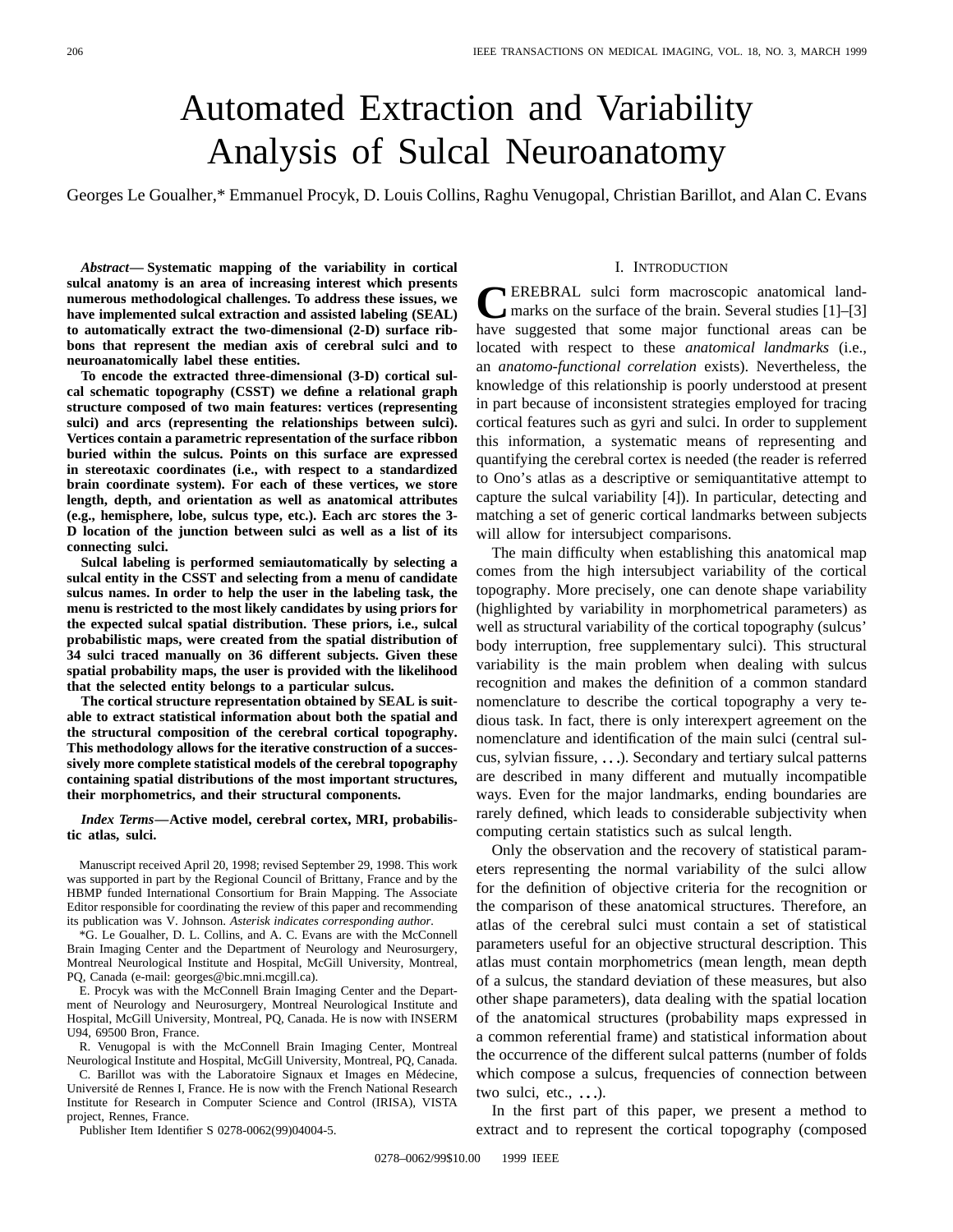of a set of folds and the possible connections between these elements) from *in vivo* observations obtained through threedimensional magnetic resonance imaging (3-D MRI). This information is encoded in a graph structure. Vertices of the graph represent the cortical folds (one or several folds may constitute a cerebral sulcus as defined by an anatomist), arcs represent the connections between these entities. We simplify the structure of a cortical fold by modeling its median surface. Our method (*the active ribbon*) allows us to extract a parametric representation of this median surface [5]. This parametric representation is suitable both for visualization purposes and for the computation of morphometric parameters.

We show that our sulcal topography representation is reliable and suitable to extract statistical information from a set of labeled graphs. In MRI data obtained from 20 individuals, we study the accuracy of our shape modeling method, we compute sulcus morphometric parameters and compare probability maps obtained manually and semiautomatically with the active ribbon method.

The last part of this paper presents how SEAL (sulcus extraction and assisted labeling) assists the user in the labeling task by presenting the most likely candidate names for each fold by using spatial priors for sulcal distribution. These priors, i.e., sulcal probabilistic maps, were created from the spatial distribution of 34 sulci traced manually on 36 different subjects.

## II. BACKGROUND

Several neuroanatomical studies have been conducted to determine, from a set of observations, *morphometrics* associated with the main sulci [6], [7], spatial distributions of these landmarks [8], [9], or the most likely *structural decompositions* of these entities [4]. This set of observations and retrieved statistics are still insufficient or hardly usable. One can note in particular that many of these measurements have been realized with *post mortem* subjects which can differ in shape from *in vivo* observations. On the other hand, the measures that are generally used only capture part of the morphological variability. Another major limitation is the small number of samples generally used to compute statistics representing spatial distributions of the anatomical structures. Classical atlases of the human brain and other species have been derived from a single brain, or brains from a very small number of subjects [10]. By taking advantage of current MRI technology which accurately represents *in vivo* cortical anatomy, a detailed sulcal description and representation from a large number of subjects can be integrated in the definition of electronic brain atlases giving more precise neuroanatomical information than ever before possible.

In many studies of *morphometrics* only gross measurements such as sulcus length and depth have been used. These parameters are then used to find, for example, significant differences between subgroups and more generally to define a standard anatomy. Other shape parameters, describing more subtle interindividual shape deformations, have also been introduced in the literature [11]–[13] but not yet introduced into published atlases. The reason for this is that the computation of such parameters relies on previously unavailable shape modeling techniques.

When studying the *spatial distribution* of brain structures, a common referential frame is needed to express, compare, and share data. The principles of proportional scaling defined by Talairach [14] has been accepted and is used by much of the neurological imaging community as a common brainbased coordinate system. Nevertheless, the linear proportional scaling method introduced in this atlas does not account for highly variable portions of the cerebral cortex (e.g., neocortex and peri-sylvian zones). This simple proportional scaling method has been extended through various image deformation paradigms [15]–[19]. While these approaches also apply for automatic indentification of brain's structure, the considerable intersubject structural variability of the cerebral cortex topography is still not sufficiently well-modeled to allow accurate labeling of individual sulci [20]. Nevertheless, compensation of local anatomical differences through these methods allows more compact spatial distributions in the location of most anatomical entities [21]. Specific referential frames defined for the cerebral cortex surface have also been studied, and serve to express spatial distributions specifically in the cortex [22]–[24].

Studies dealing with the *structural aspect* of the cerebral cortex can consist of collecting observations and retrieving from this collection statistics for the most likely structural occurrence of the sulci and their connections [4]. When applied to *in vivo* observations through MRI, skeletonization methods have been used to represent explicitly the cortical topography (see also [5] for more complete discussion). For example, in [25] brain segmentation is performed using a contour detection followed by a morphological closing in order to fill the sulci. The set of points belonging to the sulci are defined by the difference between the closed brain and the segmenting volume. In [22], tissue information [grey matter (GM), cerebro-spinal fluid (CSF), white matter (WM)] are computed using an automatic threshold. The outer part of the sulci are represented by a set of curves obtained from the skeletonization of the CSF located on the superficial traces of the cortical sulci. These methods only capture the superficial component of the sulcal topography while two thirds of the total cerebral cortex surface is buried within the cortical folds. Concerning the segmentation of the buried part of the cortical sulci, Szekely *et al.* [26] proposed a 3-D extension of the medial axis transform applied to the binary complement of the brain. A 3-D skeletonization method robust to common topological artifacts has also been introduced in [27]. In these last two methods the final representation of the cortical topography is a set of volumetric surfaces representing the buried part of the cerebral sulci. The main disadvantage of methods based on skeletonization resides in their weakness in representing the cortical folds in a form adapted for visualization or for morphometric computation purposes. For the latter, a parametrical representation of the cortical sulci, which defines a natural coordinate system for these entities, is much more suitable. In particular, length, depth, or higher shape parameters can be directly computed from this kind of representation [28]. Moreover, an analytical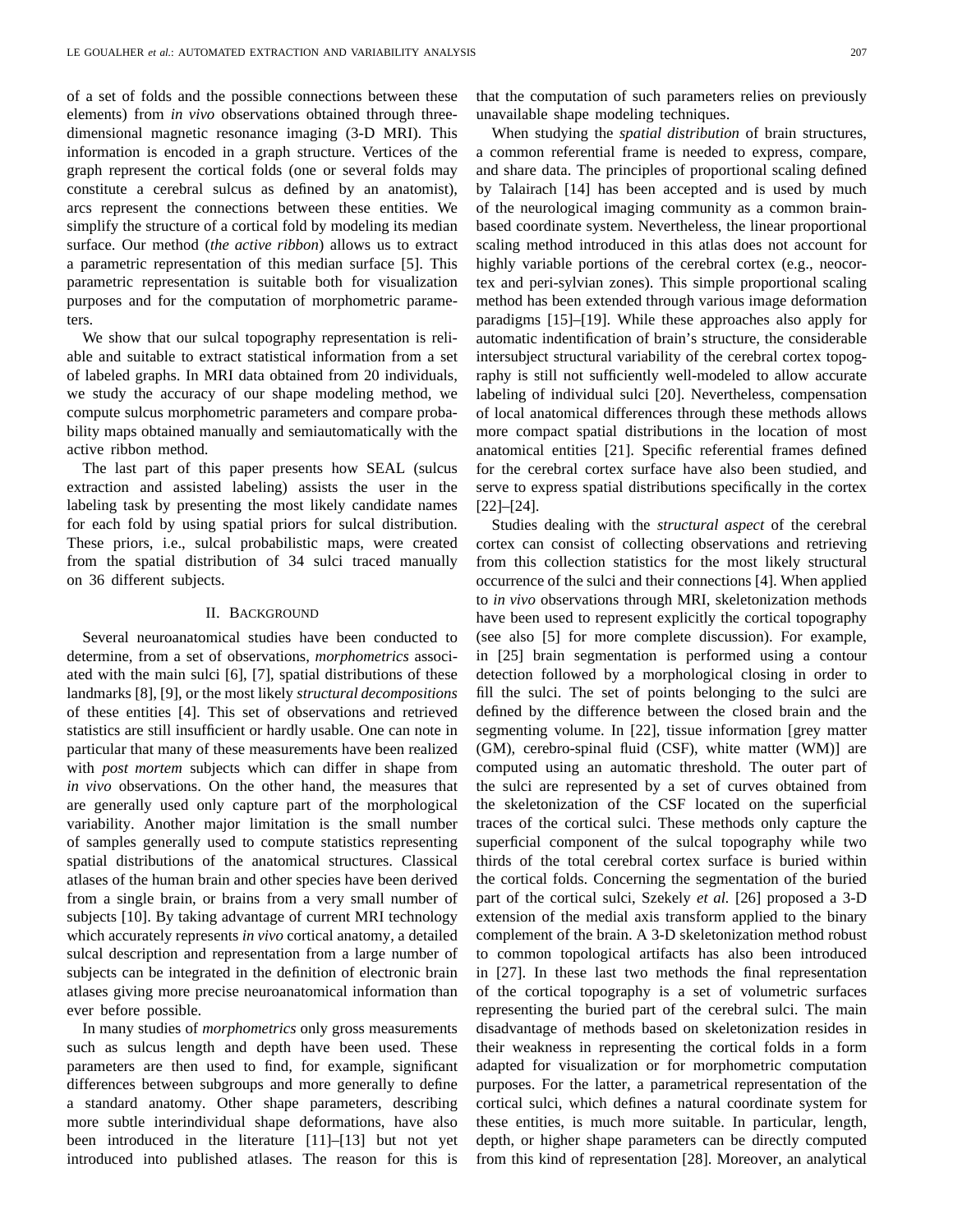description of cortical sulci, associated with a 3-D geometric rendering algorithm, reveals the complex shapes of sulci [29].

The method we have developed to represent the cortical topography is based on an initial skeletonization to retrieve the cortical structural component. As a result we obtain at this step a set of curves representing the exterior trace of each sulcus. We apply our active ribbon method to each of these curves in order to generate a parametric surface for each cortical fold [5]. A very similar approach has been developed simultaneously with ours in [30]. However, this last approach differs from ours by the fact that in this application only an active contour is used to model the median surface of a sulcus, while our active ribbon method use a two-step strategy evolving from an active curve to an active surface. The set of forces that are used to fit the active model to the median surface of a sulcus differs also in these two applications.

When dealing with the sulcus recognition task, we propose a first step toward this problem by the use of sulcus spatial priors. We do not focus on a fully automatic recognition algorithm (see for that [22], [25], [31]) as a common standard nomenclature for sulcal topography is not fully defined yet. In our opinion, the problem resides more in the definition of a way to present objective information to help the user (anatomist, neurosurgeon, etc., ) in the labeling task than in a fully automatic process which will be valid only for the main sulci.

## III. MODELING OF THE CORTICAL TOPOGRAPHY

Cerebral cortex cartography is based on its subdivision in a set of sulci and gyri. 3-D MRI images distinguish between the different cerebral tissues (GM, WM) and CSF, providing an *implicit* representation of the cortical folds. A structural representation of the cortical landmarks requires an *explicit* representation of these elements and their organization. The method we have developed to extract, from 3-D MRI, the cortical topography is divided into two steps.

- 1) Extraction of the exterior trace of the sulci and detection of the connections between these entities. At this level, we extract the superficial structural topography of the cortical topography.
- 2) Modeling of the deeper cortical infolding by tracking the median surface of each cortical fold. As a result, we obtain a set of parametric surfaces representing the 3-D shape of the buried part of each sulcus.

Finally, a set of parameters are associated with each extracted fold and junction. The main steps of this procedure are described below.

## *A. Extraction of Exterior Sulcal Pattern*

The method is based on the following procedure:

*1) Input Data:* For this study, input data were 3-D MRI acquired on a Philips Gyroscan ACS 1.5 Tesla superconducting magnet system. The following sequence was used: T1 weighted 3-D spoiled gradient-echo acquisition with sagittal volume excitation (TR = 18, TE = 10, flip angle =  $30^{\circ}$ , 140–180 sagittal slices).

The following processes are applied to these data. Since the first four steps (refer to Fig. 1) have been described in detail



Fig. 1. Pipeline flowgraph. This figure represents the pipeline processing applied to each 3-D MRI data set before sulcal extraction as realized with SEAL.

elsewhere, we summarize them only briefly here, and make reference to the original work.

*Step 1—Correction for 3-D Intensity Nonuniformity:* A major problem for automated MRI image segmentation is the slowly varying change in signal intensity over the image, caused principally by nonuniformities in the radiofrequency field. Apparent signal from one tissue type is therefore different from one brain area to another, confusing automated classification algorithms that assume constant signal for one tissue type. Such artifacts are removed by a fully automated 3-D technique for inhomogeneity correction developed in our lab [32].

*Step 2—Automated 3-D Stereotaxic Transformation:* In order to account for interindividual differences in absolute brain size, each brain was separately transformed into a standardized (i.e., Talairach-like) stereotaxic space and resampled on a  $1 \text{ mm}^3$  voxel grid. This was done using an automatic registration program which uses a 3-D cross-correlation approach to match the single MRI volume with the intensity average of 305 MRI brain volumes previously aligned in standardized stereotaxic space [33]. The method requires no manual identification of points or contours and therefore does not suffer from drawbacks associated with user intervention such as reproducibility and interobserver variability.

*Step 3—Tissue Classification:* An artificial neural network classifier was applied to identify grey/white/CSF tissue types [34]. This method uses spatial priors on the location of each tissue type (this last condition implies that all computations must be carried out in common referential frame, as realized in Step 2).

*Step 4—Cerebral Cortex Surface Extraction:* A geometric surface representing the interface between the cerebral cortex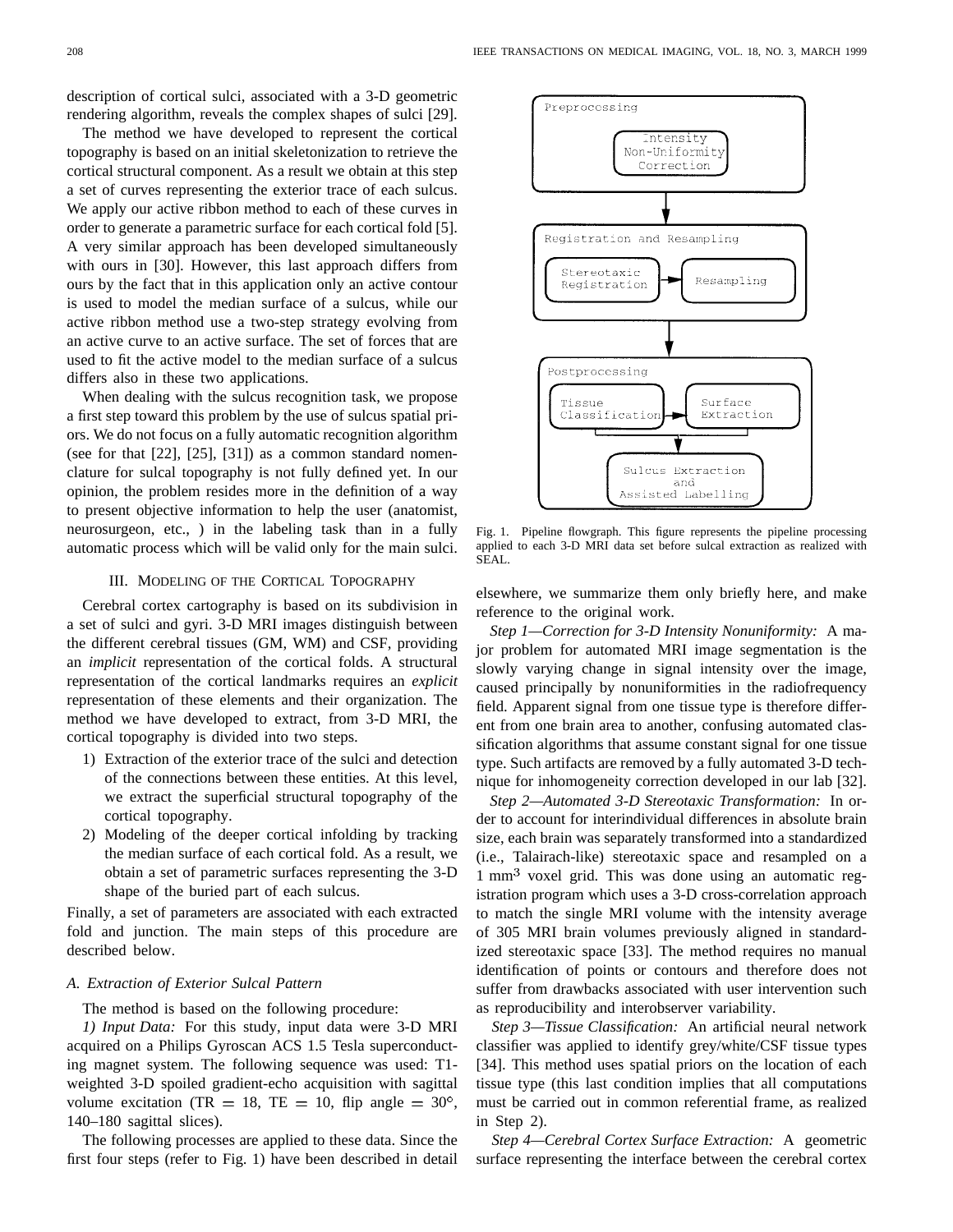

Fig. 2. Region of interest  $\Xi$ . This image shows a 2-D section of  $\Xi$  [the region bordered by the bounding hull of the brain  $(\Xi_{ext})$  and the grey matter/white matter interface (GM/WM)]  $\Xi_{\rm ext}$  is obtained when a morphological closing (dilatation followed by an erosion) is applied to  $(\Omega(GM) + \Omega(WM))$ . In the region  $\Xi$  we are looking for voxels which belong to the sulcus median surface (MS) (dashed lines).

GM and the extracerebral CSF is automatically extracted using an iterative minimization of a cost function [35]. This last step separates voxels belonging to the brain from those located in the cerebellum.

These first four image processing steps have been already published in the literature and have been validated in the context of automatic multiple sclerosis quantification in a large multicenter clinical trial context [34]. In our application, these preprocessing stages allow us to extract two sets of voxels corresponding, respectively, to the grey and white matter. The processing described below does not depend on these particular algorithms. In fact, any procedure that results in a set of classified cerebral voxels of grey and white matter can be used to preprocess the data.

The following steps address the task of sulcal segmentation more specifically:

*Step 5—Definition of the Cortical Region of Interest:* We define a region of interest (ROI), noted  $\Xi$ , representing the set of voxels which belong to the GM and the CSF included in the cortical folds (sulcal CSF)

$$
\Xi = \{ (\Omega(GM) + \Omega(WM)) \bullet C_{\text{struct}} \} \setminus \Omega(WM) \quad (1)
$$

where

| $\Omega(GM)$ GM set; |                                   |
|----------------------|-----------------------------------|
|                      | $\Omega(WM)$ WM set;              |
| $^{+}$               | addition between sets;            |
| X                    | difference between sets;          |
|                      | morphological closing [36];       |
| $C_{\rm struct}$     | spherical element of radius 5 mm. |

The goal of the morphological closing is to fill the interspace between adjacent walls of a sulcus. When completed voxels which belong to the sulcus median surface will be part of this ROI (refer to Fig. 2).

*Step 6—Curvature Analysis:* Voxels which belong to  $\Xi$  can be divided in two main anatomical components: sulci and gyri. An anatomical decomposition of  $\Xi$  into convex and concave sets using differential geometry identifies gyral and sulcal voxels. We have previously presented such an approach in [37]. We know that for each voxel  $\nu$  which belongs to  $\Xi$ ,



Fig. 3. Curvature analysis and detection of the exterior traces of the sulci. For each voxel which belong to  $\Xi$  we can compute its mean curvature (or  $ML_{vv}$ ). The sign of the mean curvature is positive for voxels which are in the sulci (bright area, noted  $\Xi^+$ ) and negative for voxels located in the gyri ridges (dark area, noted  $\Xi^-$ ). P is a voxel located on the convex bounding hull of the brain, it has a positive  $ML_{vv}$  value. P is a voxel belonging to the  $\Omega_{\text{TopoExt}}$  set.



Fig. 4. Detection of the exterior traces of the sulci. A 3-D rendering of the superficial traces of cortical sulci superimposed on the cerebral cortex surface (refer to Step 8 in Section III-A). Junctions between these curves are also detected. These two elements (curves, junctions) represent the structural organization of the superficial cortical topography.

there is an iso-surface passing through it. This surface can be described, in the neighborhood of the voxel  $\nu$ , by the two principal curvatures  $(k_1$  and  $k_2$ ) and their combinations: mean curvature  $[m = (k_1 + k_2)/2]$  and Gaussian curvature  $[g = (k_1 * k_2)/2]$ . We use the sign of the mean curvature (or more exactly the sign of the mean  $L_{vv}$ , noted  $ML_{vv}$ , an operator highly related to the mean curvature introduced in [38]) to distinguish two sets of voxels

$$
\Xi = \{\Xi^+, \Xi^-\} \tag{2}
$$

where  $\Xi^+$  and  $\Xi^-$ , the set of voxels having positive and negative  $ML_{vv}$  values which represent sulci and gyri, respectively (refer to Fig. 3).

*Step 7—Detection of the Exterior Traces of the Sulci:* Voxels which belong to the superficial trace of the sulci are defined by

$$
\Omega_{\text{TopoExt}} = \{ \nu \setminus \nu \in (\Xi_{\text{ext}} \cap \Xi^+) \} \tag{3}
$$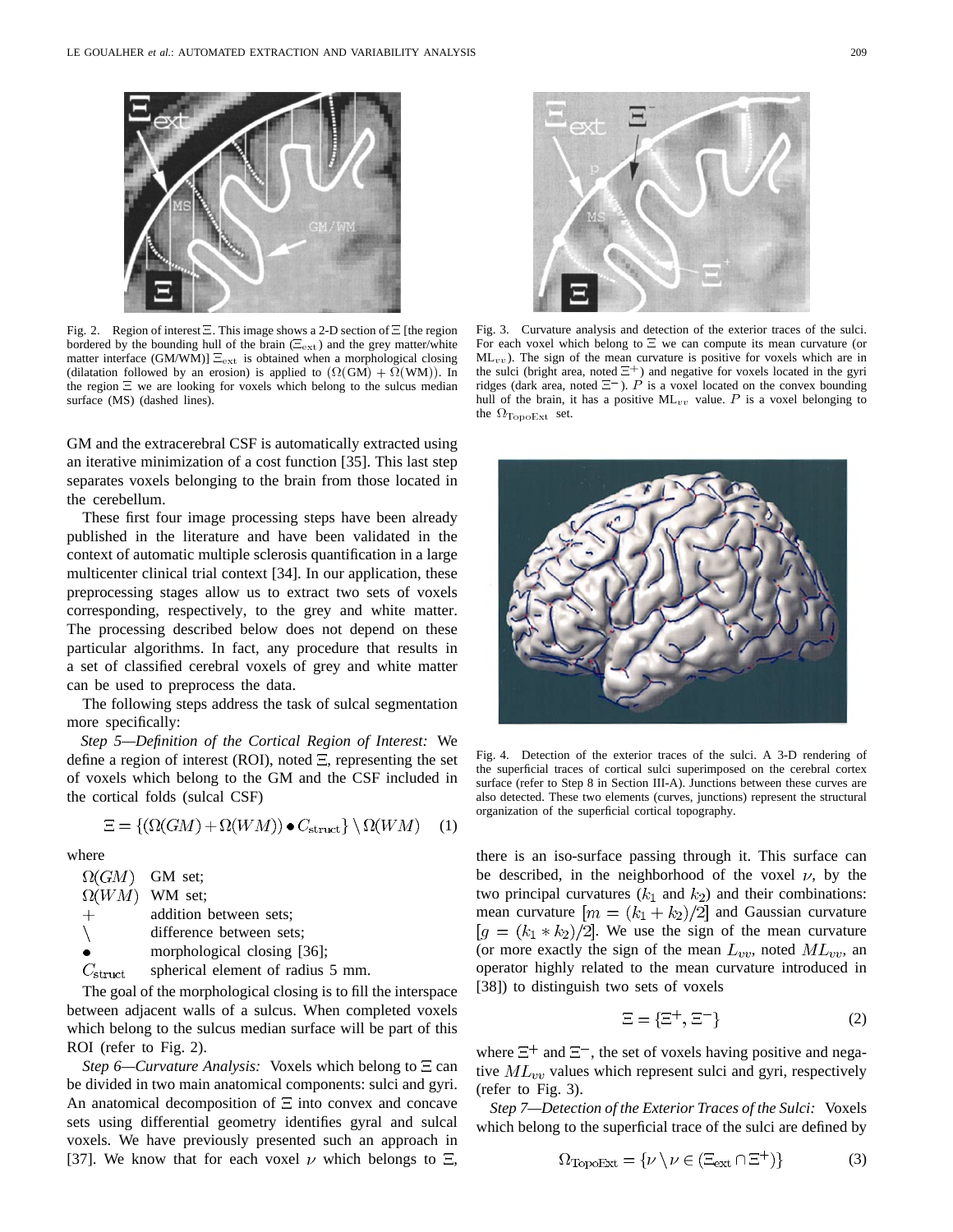

Fig. 5. Active ribbon method. (a) First step of the active ribbon method: a curve initialized on the superior trace of a sulcus (C init) is submitted to a set of forces and converge toward the sulcal fundus (C end). (b) Successive loci of the active curve are resampled and serve to construct an active surface (S) that will model the sulcus median surface.

with  $E_{\text{ext}}$  the bounding hull of the cerebral cortex. More explicitly,  $\Omega_{\text{TopoExt}}$  is the set of voxels, located on the bounding hull of the brain, having a positive  $ML_{vv}$  value (refer to Fig. 3 and see the example of point  $P$ ).

*Step 8—Thinning:* We then apply a thinning method [39] to the  $\Omega_{\text{TopoExt}}$  set in order to extract a set of thin curves and junctions representing the superficial parts of the cerebral sulci.

We obtain a structural decomposition of the superficial cortical topography as can be seen on Fig. 4. This structural decomposition can be encoded in a graph structure  $G =$  $(C, A)$  where C is a set of curves and A is a set of junctions.

*Discussion:* Concerning the sensitivity of the superficial cortical topography segmentation with regard to the preprocessing stage (Steps 1–4), one difficulty may appear during the tissue classification stage (Step 3). If the dura-matter (or vessels) have a MR intensity signal similar to the GM, due for instance to partial volume effects, then locally, it may be difficult to distinguish between these anatomical structures. This kind of artifact results in a local error of incorrect definition of the cortical ROI  $(\Xi)$  (Step 5). Since we assume in Step 6 that only two anatomical structures (sulci, gyri) are present within this ROI, any nonbrain anatomical structures may be assigned to gyri or sulci patterns. However, the use of spatial priors for the location of each tissue type [as allowed with stereotaxic registration (Step 2)], and the definition of an appropriated MR acquisition protocol [corrected for slowlyvarying change in signal intensity (Step 1)] minimize such artifacts.

# *B. Modeling of the Cortical Sulcus Using the Active Ribbon Method*

The active ribbon method is based on the active model paradigm introduced by Kass [40], and our implementation (based on the snake-spline active model described in [41]) has been previously detailed in [5].

To summarize, consider  $C_i$ , a curve belonging to the set of curves  $C$  of the graph  $G$ , representing the external trace of a sulcal fold. The active ribbon method consists of modeling this curve by a spline and subjecting it to a set of forces designed such that the active curve will move smoothly from

the initial superficial trace of the sulcus (extracted in Step eight) toward the bottom of the sulcus (known as the fundus). If the successive loci of this active curve are stored, from its initial position toward its final position, a set of curves is obtained which approximately represents the median surface of the cortical fold [refer to Fig.  $5(a)$ ]. The forces that are applied to the active curve are  $\{f_1, f_2, f_3\}$  with

 $\vec{f}_1(x, y, z_0 = \vec{\nabla}POT_1(x, y, z)$ : Where the potential  $POT<sub>1</sub>(x, y, z)$  is a distance transform computed for a volume which contains three labels [39]. These three labels are, respectively,  $\{\Omega_{\text{TopoExt}},\, \Xi^+,\, (\Xi^+)^{\text{comp}}\}$  where  $()^{\text{comp}}$  is the binary complement of the associated set.  $POT<sub>1</sub>$  gives for each voxel which belongs to  $\Xi^+$  the length to the closest voxel of  $\Omega_{\text{TopoExt}}$ , for a path composed of voxels which belong to  $E^+$ . This length is maximum between a voxel which belongs to the superficial trace of a sulcus and a voxel located on the fundus. This force can be considered as a penetration force which drives the active curve from its initial superficial trace toward the fundus (refer to Fig. 6).

 $\oint_2(x, y, z) = -\vec{\nabla} P O T_2(x, y, z)$ . Where the potential  $POT<sub>2</sub>(x, y, z)$  is a distance transform [42] computed on the binary volume  $(\Xi^-, (\Xi^-)^{\text{comp}})$ . This second potential represents the distance between a voxel which belongs to  $\Xi^$ and the closest voxel which has a positive  $ML_{vv}$  value. This potential is nulled when each point of the active curve is inside the sulcus. This second potential is used to prevent the active curve from moving outside a sulcus (refer to Fig. 7).

 $\vec{f}_3(x, y, z) = \vec{\nabla} P O T_3(x, y, z)$ : The potential  $P O T_3$  $(x, y, z)$  is defined as being the  $ML_{vv}$  intensity map. This potential is maximized when the active surface exactly fits the median surface of a sulcus, and corresponds to the location of the maximum of the  $ML_{vv}$  operator (bright area on Fig. 3).

The second step of the active ribbon method consists of modeling this first approximation of the fold's median surface by an active surface submitted to a second set of forces in order to make it converge toward the actual median surface of the fold [refer to Fig. 5(b)]. This second step improves the quality of the segmentation by using an active model having the same codimension (the same number of parametrical indices) as the underlying anatomical structure we want to extract (the median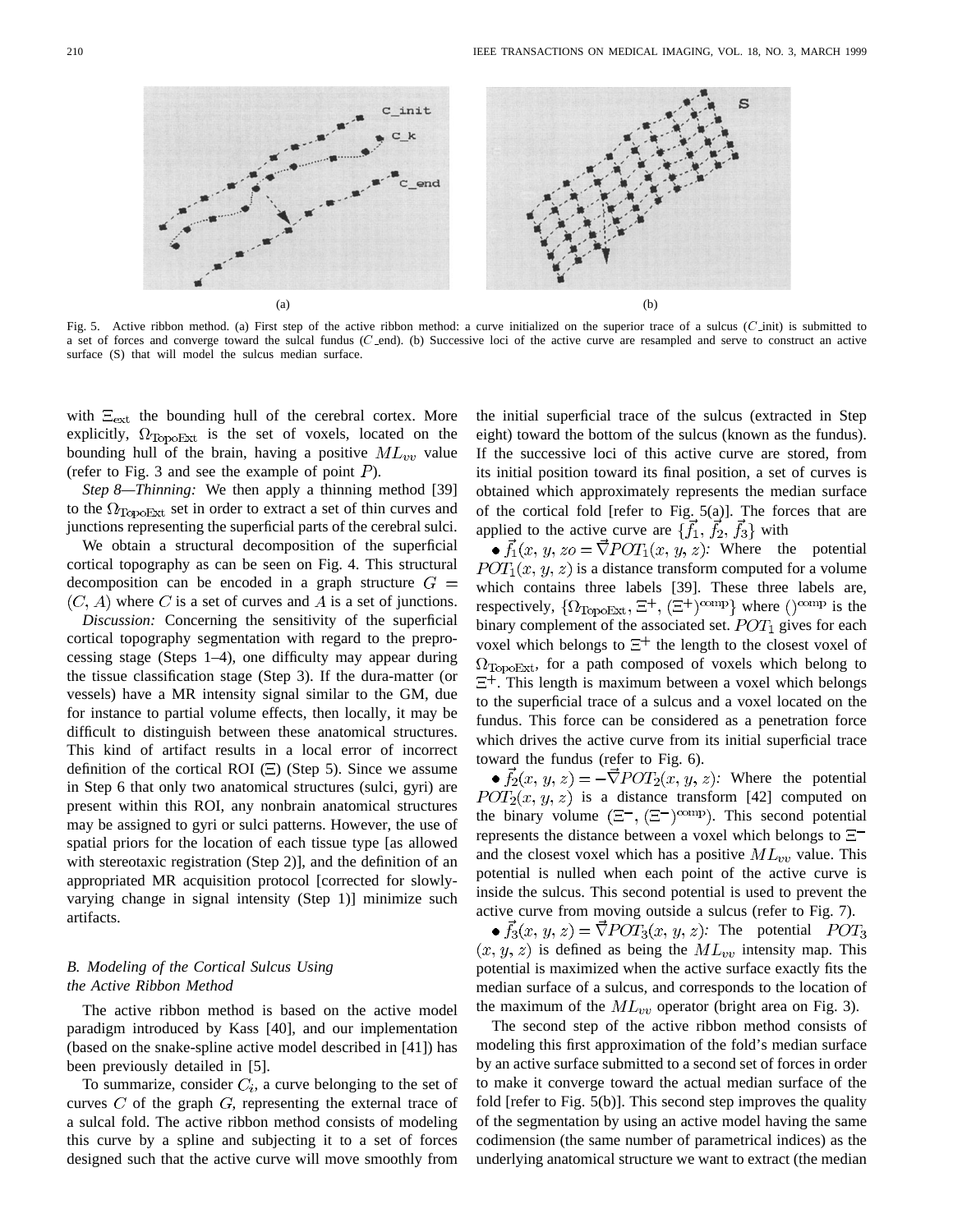

Fig. 6. First potential. The first force  $\vec{f}_1$  applied to the active curve is  $\vec{f}_1(x, y, z) = \vec{\nabla}POT_1(x, y, z)$ . This image represents a section of potential  $POT<sub>1</sub>$ . This potential gives the length of the path between b and p when the path is composed of voxels which belong to  $\Xi^+$  (bright voxels). This potential estimates the sulcus depth (even if the shape of the sulcus is convoluted), then  $\vec{f}_1$  can be seen as a force of penetration which allows the active curve to move toward the sulcal fundus.



Fig. 7. Second potential. When the active curve moves from  $p$  to  $b$  some points of the curve can be outside a sulcus (point e on this figure is outside  $(\overline{\Xi}^+)$ . Also, we design  $\vec{f}_2(x, y, z) = -\vec{\nabla}P\vec{OT}_2(x, y, z)$ , a force that allows to prevent the active curve from moving outside a sulcus.

surface of the sulcus). The forces that are applied to the active surface are  $\{\vec{f}_4$  and  $\vec{f}_5\}$  where the following pertains.

- $f_4(x, y, z) = f_3(x, y, z)$ .
- $f_5(x, y, z) = -\nabla I(x, y, z)$ : where  $I(x, y, z)$  is the intensity map of the 3-D MRI volume. The median surface of a sulcus is filled with CSF and has a low grey level value on T1-weighted MRI data. This potential is minimized when the active surface best fits the sulcus median surface (by maximally overlapping the sulcal CSF).

The active ribbon method allows for the retrieval of a parametric surface representing the median surface of each fold of the cerebral cortex. Parametric representations of cortical sulci obtained with this method are shown in Figs. 8 and 14.

*Discussion:* During the first step of the active ribbon method, a set of three forces  $(\{\vec{f}_1, \vec{f}_2, \vec{f}_3\})$  is defined to drive the model from the sulcus superficial trace, to its fundus. During the second stage two forces  $({f_4, f_5})$  refine the active ribbon to fit the sulcus' median surface. Weighting factors are applied to each of these forces in order to insure



Fig. 8. Numerical modeling of cortical sulci using active ribbons. Front view showing the parametrical representation of the left and right central sulcus as retrieved with the active ribbon method (note that the brain model, displayed at 50% of its original size, is only used to figure the orientation).

correct behavior of the active ribbon. Finding the value for each of these weighting factors can be posed as an optimization problem (find the optimum weighting factor values that allow to minimize the objective function). This kind of approach has been studied in the literature, but from our knowledge no general solution has been found yet. In our application these weighting parameters were considered as heuristics and were experimentally defined. We found that  $w1 = +1.5, w2 = -1.0,$  and  $w3 = +1.0$  were the best heuristic values. The sign allows to maximize or minimize the associated potential. Taking the first weighting factor with a value superior to 1.0 gives more importance to the *penetration force* and allows the active model to reach the sulcal fundus even with complex shape configurations (like those occurring where there exists a high variation of the orientation of a sulcus).

# *C. Graph Encoding—Representation of the Cortical Topography*

The representation of the cortical sulcal topography is directly derived from these results. The graph  $G$  defined in Section III-A becomes

$$
G_{C SST} = \{F, J\} \tag{4}
$$

where  $G_{CSST}$ , the graph representing the cortical sulcal schematic topography of a particular subject, is composed of  $F$  a set of  $f$  folds and  $J$  a set of  $j$  junctions.

- $F_i$ ,  $i \in \{0, f-1\}$  stores the information associated with each fold, namely:
	- the parametric surface of the cortical fold;
	- the set of morphometrical parameters (length, depth, orientation);
	- the set of labels (*hemisphere, lobe, sulcus name, sulcus type*<sup>1</sup> ) where *sulcus name* has value in the set

<sup>1</sup>Primary, secondary, and tertiary.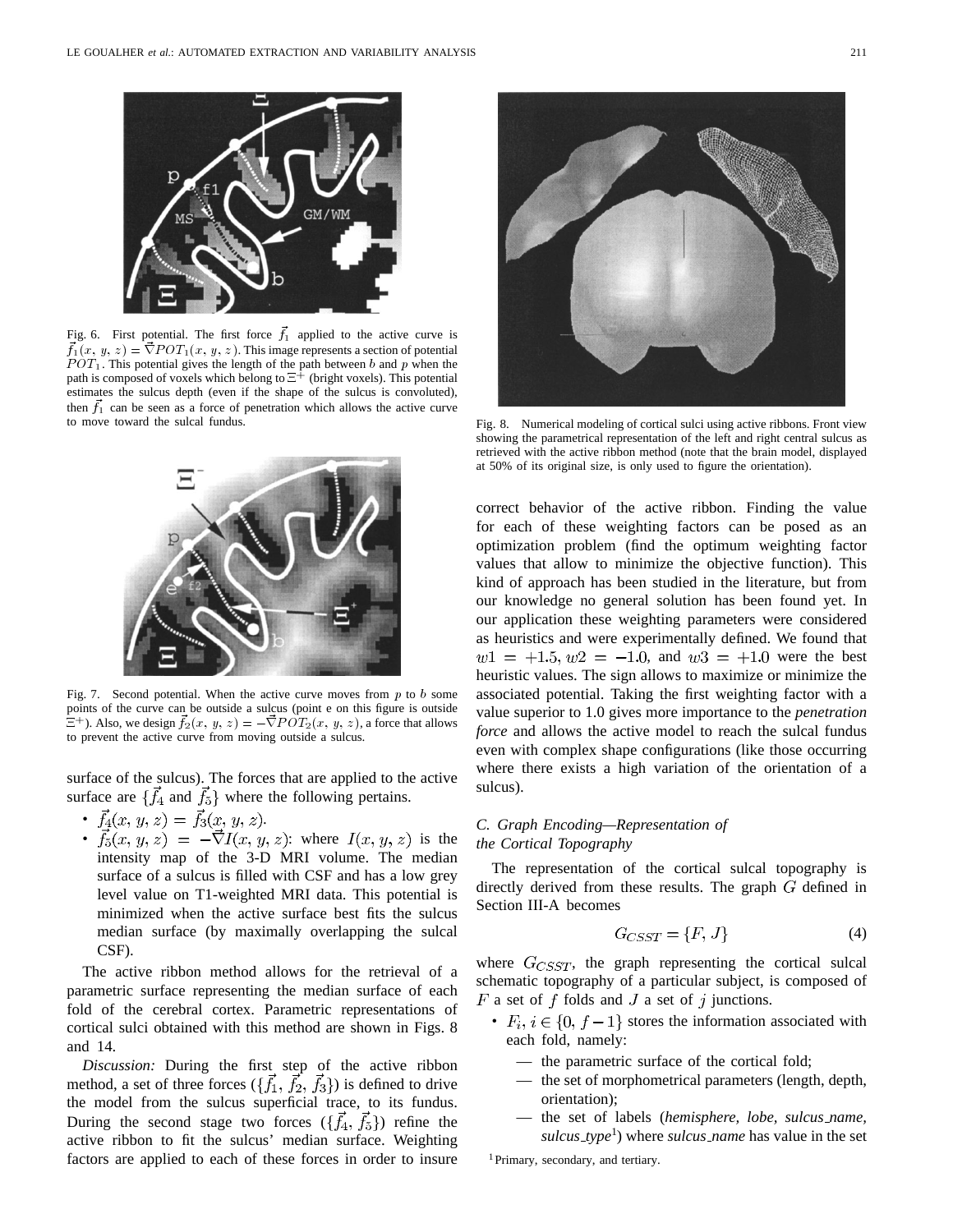$\Theta = \{$ unknown, frontal superior, frontal median, frontal inferior, central, ..., side branch. A labeling of the graph is performed when each *sulcus name* attribute of each fold  $(F_i, i \in \{0, f -\})$ 1}) is associated with a specific label  $\theta$  of the set  $\Theta$ .

•  $J_i$ ,  $i \in \{0, j-1\}$  is a junction, and stores:

— its 3-D location;

— the list of folds which connect at this node.

# IV. VALIDATION AND STATISTICAL ANALYSIS OF CORTICAL TOPOGRAPHY

The labeling of the 3-D shape of a sulcus is time-consuming and subject to significant inter- and intra-rater variability, especially when dealing with complex 3-D folds. In contrast, our modeling method allows the user to obtain a 3-D representation of a cortical sulcus with minimum human intervention (the user is asked only to select a set of automatically extracted surfaces corresponding to the sulcus of interest). In this section we present experiments showing: 1) that our sulcal extraction method is reliable and is comparable to results obtained manually and 2) that the cortical topography modeling performed allows for the retrieval, from a set of labeled graphs, of statistical information about both spatial and structural component of the cortical topography.

### *A. Extraction of Morphometrical Statistics*

*1) Validation of the Active Ribbon Method:* In order to evaluate the active ribbon method, we compare manual *versus* semiautomatic delineation for a set of four main sulci extracted on 20 MRI datasets. The voxels of the 3-D median surface of the central sulcus and the superior frontal sulcus of both hemispheres were manually labeled by an anatomist using an interactive 3-D visualization program [43]. This program allows for the simultaneous visualization of 3-D movement through the sagittal, axial, and coronal planes of high resolution MRI as well along a reconstructed 3-D surface rendering of the brain. The same sulci were extracted with the active ribbon method.

In order to compare the active-ribbon *versus* the manual labeling, we first used a distance transform method to measure the root mean square (rms) distance between the two digital representations. The rms is computed as follows:

$$
\text{rms}_{\text{am}}^2 = \frac{1}{\text{card}(\Omega_{\text{auto}})} \sum_{\nu \in \Omega_{\text{auto}}} (d^{\text{am}}(\nu))^2 \tag{5}
$$

$$
\text{rms}_{\text{ma}}^2 = \frac{1}{\text{card}(\Omega_{\text{manual}})} \sum_{\nu \in \Omega_{\text{manual}}} (d^{\text{ma}}(\nu))^2 \tag{6}
$$

with card $(\Omega_{\rm manual})$ : the number of voxel manually labeled; card  $(\Omega_{\text{auto}})$ : the associated set of voxels labeled with the active ribbon method.

Distance measures ( $d^{\text{am}}$  and  $d^{\text{ma}}$ ) are calculated by computing a distance transform [42] between each point of the parametrized surface and the manually traced sulcus. This distance transform gives for each point of the parametrized surface the distance to its closest point in the manually traced sulcus. We note  $d<sup>am</sup>$  the distance between the automatic

TABLE I

RMS DISTANCE BETWEEN MANUAL AND SEMIAUTOMATIC LABELING. SCL: CENTRAL SULCUS OF LEFT HEMISPHERE; SCR: CENTRAL SULCUS RIGHT; FRONTSUPL: SUPERIOR FRONTAL SULCUS LEFT; FRONTSUPR: SUPERIOR FRONTAL SULCUS RIGHT; DISTANCES ARE GIVEN IN MILLIMETERS

|           | auto vs. manual |         | manual vs. auto |         |  |
|-----------|-----------------|---------|-----------------|---------|--|
|           | mean rms        | max rms | mean rms        | max rms |  |
| SCL       | i 16            | 3.32    | 0.91            | 2.51    |  |
| SCR       | 1.41            | 2.65    | l .70           | 2.66    |  |
| FrontSupL | 0.95            | 1.55    | 1.54            | 3.91    |  |
| FontSupR  | 0.89            | 2.18    | L 34            | 3.99    |  |

and the manual labeling. High values indicate a significant difference between the automatic and manual labeling. However, this distance does not reflect the accuracy of the active model in covering a sulcus in its full extent. Therefore, we measure the error  $d<sup>ma</sup>$  (where  $ma$  stands for manual *versus* automatic) which represents the distance between the manual and the automatic labeling. This second error will be high when there is a significant difference between the manual and the automatic labeling of the same sulcus. When considering a sulcus which is only partially covered with our active-ribbon method the first error  $d^{am}$  will be small, but  $d^{ma}$  will have a high value.

The rms measure gives information about the mean errors between the two labeling for this set of 20 experiments. As can be seen on Table I, the mean rms between manual *versus* active-ribbon labeling has a value of 1.10 mm. The mean value of rms when active-ribbon labeling was taken as the standard is 1.37 mm. A symmetric error estimate is given by the mean value of this two measures and has a value of 1.24 mm. This means that the average error between two labeling is less than two voxels for a  $1 \text{ mm}^3$  isotropic MRI volume. These results shows that the 3-D structure of the cortical sulci as retrieved by the active ribbon modeling is similar to the result obtained by manual labeling.

We have also computed the maximum distance between the manually labeled sulcus and its associated automatically extracted representation to evaluate the accuracy of our sulcal segmentation method. We obtained, for each of the four sulci, a maximum distance between the two labeling for each of the 20 subjects. We note  $d_{\text{max}}^{\text{am}}$  the maximum distance found between the automatic and the manual labeling and  $d_{\text{max}}^{\text{ma}}$  the maximum distance between the manual and the automatic labeling. Since a distance transform is used to estimate these errors, the automatically extracted parametrical surface must be voxelized. As we compare the binary volume resulting from the voxelization of a parametrized surface with its associated manually labeled binary volume the minimum nonzero value for  $d_{\text{max}}^{\text{ann}}$  or  $d_{\text{max}}^{\text{man}}$  will be 1 mm for a 1 mm<sup>3</sup> isotropic MRI volume.

In order to evaluate the mean error between two labeling, we have also computed the mean error distance. The mean error distance is computed by averaging the sum of all the distances between two corresponding labeling. We then obtain, as previously, two measures:  $d_{\text{mean}}^{\text{min}}$  and  $d_{\text{mean}}^{\text{max}}$  representing, respectively, the mean distance error between the automatic *versus* the manual labeling and the mean distance error between the manual *versus* the automatic labeling. We measure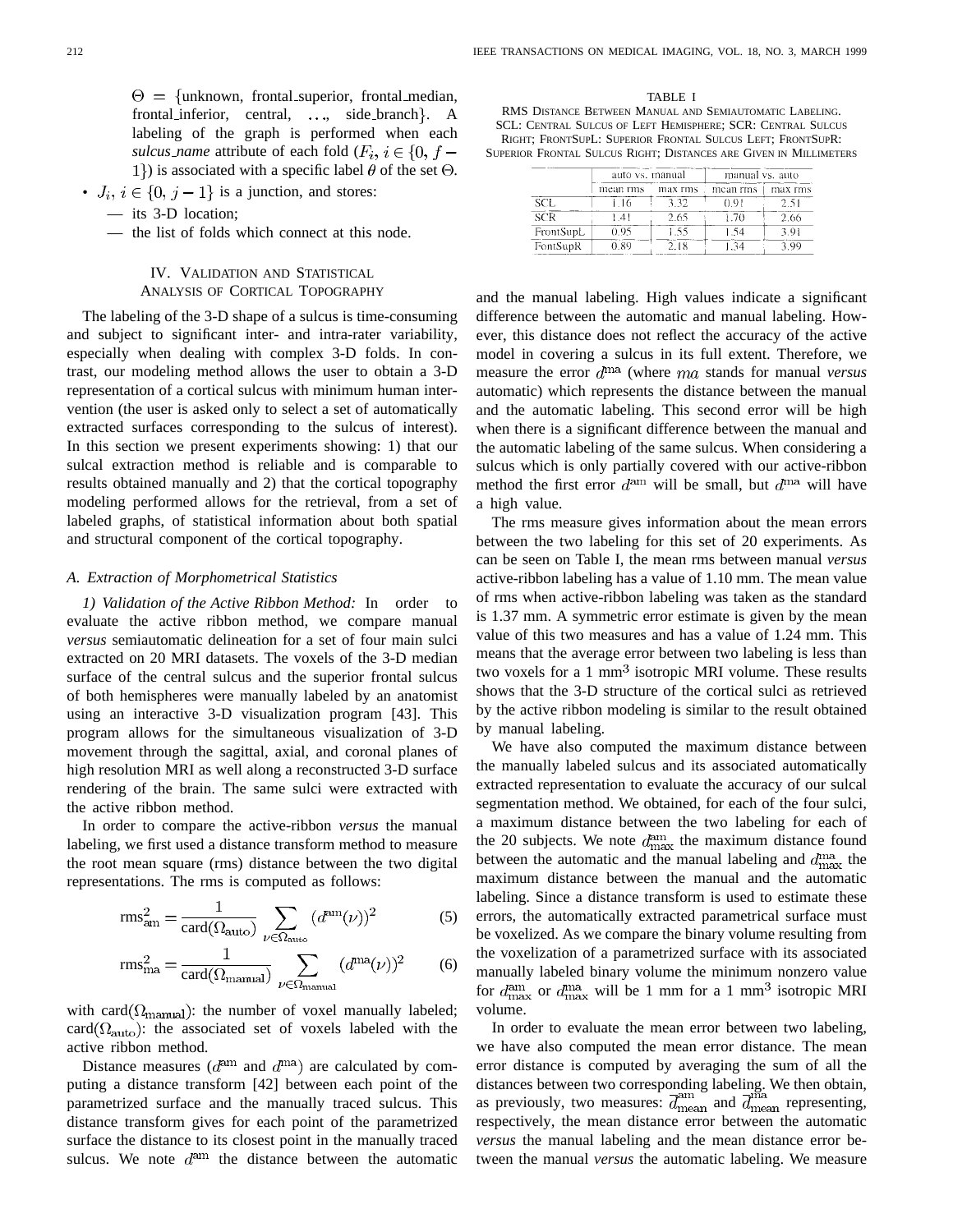TABLE II GLOBAL MAXIMUM OF ERROR MEASUREMENTS (20 SUBJECTS). SCL: CENTRAL SULCUS OF LEFT HEMISPHERE; SCR: CENTRAL SULCUS RIGHT; FRONTSUPL: SUPERIOR FRONTAL SULCUS LEFT; FRONTSUPR: SUPERIOR FRONTAL SULCUS RIGHT; DISTANCES ARE GIVEN IN MILLIMETERS

|            |           | auto vs. manual |      |                           | manual vs. auto |      |
|------------|-----------|-----------------|------|---------------------------|-----------------|------|
|            | нт<br>max | $d_{mean}^{am}$ | σ    | $d_{max}^{m\overline{a}}$ | $d^{ma}_{mean}$ |      |
| <b>SCL</b> | 4.98      | 1.27            | 0.19 | 1.98                      | 1.27            | 0.82 |
| <b>SCR</b> | 3.98      | 1.24            | 0.55 | 1.98                      | 112             | 1.10 |
| FrontSupL  | 3.98      | 1.32            | 1.07 | 3.98                      | 154             |      |
| FontSupR   | 3.98      | 1.40            | 1.06 | 2.98                      | 135             | 0.81 |

also their associated standard deviation  $\sigma$ . The closer to zero these measures are, the most likely the difference between the two labeling will be restricted to at most one voxel.

Results can be seen in Table II. This table shows only the maximum of each measure for the 20 subjects. Therefore this table represent the worst case. The global maximum distance is obtained for the segmentation of the left central sulcus and has a value of 4 mm. This kind of high distance error can occur in a specific case: when the superior part of the central sulcus has a strong connection with the interhemispheric plane. In this case there is nothing in our low-level algorithm to prevent one part of the active model from falling into the interhemispheric plane. This error was found on a single subject. The correction of this kind of error, due to strong connection between adjacent sulci, implies the use of higher level model containing more *a priori* knowledge on the shape of each sulcus to prevent the active model from taking unlikely configurations. We have also noticed that the inferior ending of the central sulcus is sometimes difficult to localize with accuracy due to a connection with a tertiary sulcus (subcentral sulcus). In this case, the ending of the central sulcus is not well defined, leading to possible differences between the manual and the automatic labeling.

The main differences between the manual and the automatic labeling occurs at the ends of the sulci. This is illustrated on Fig. 9. On this image we have superimposed lines representing the manually labeled superior trace and sulcal fundus (dashed curves) and the median surface as retrieved with the active ribbon method. One can see that the active ribbon failed to detect the exact location of the sulcus ends as determined by the expert. However the difference is very small, i.e., inferior to 5 mm. The reason for this difference is generally the low value of the sulcus depth at these location. On the other hand, for the same reason (i.e., low depth), tertiary sulci (i.e., highly variable superficial sulci) and vessels imprints are not detected, improving robustness of sulcal topography detection with respect to these small artifacts.

*2) Computation of Morphometric Parameters:* The parametric representation of the 3-D shape of a sulcus as retrieved by the active ribbon method can be directly used to compute morphometrics such as length and depth. We have measured these parameters for the central sulcus extracted from 20 MRI datasets. The results are shown in Table III and compared to the results obtained by Ono for similar sulci from 25 autopsy specimen brains [4].

Measurement obtained through our method are very similar to those given by Ono.



Fig. 9. Comparison of manual and automatic labeling. Front view showing the parametrical representation of the left central sulcus as retrieved with the active ribbon method. The two dashed lines represent, respectively, the manual labeling of the sulcus superficial trace and the sulcus fundus. One can see that there is a small difference between automatic and manual labeling at sulcus ends. The reason for this difference is generally the low value of the sulcus depth at these locations which makes their automatic detections very difficult. However, differences between manual and semiautomatic labeling at these locations remains with a value inferior to 5 mm.

#### TABLE III

MORPHOMETRICS FOR THE LEFT AND THE RIGHT CENTRAL SULCUS COMPUTED FROM 20 SUBJECTS. THE MINIMUM AND MAXIMUM VALUE FOR EACH MEASURE ARE SHOWN BETWEEN BRACKETS. FOR EXAMPLE THE MIMIMUM VALUE FOR THE LENGTH OF THE LEFT CENTRAL SULCUS FOUND BY ONO HAS A VALUE OF 70 MM WHILE THE MAXIMUM LENGTH IS 125 MM

|     | Left         |              | Right                        |            |  |
|-----|--------------|--------------|------------------------------|------------|--|
|     | Length (mm)  |              | Depth $(mm)$   Length $(mm)$ | Depth (mm) |  |
| ONO | $94(70-125)$ | $16.0(7-22)$ | $105(88-127)$                | $+166630$  |  |

| SEAL   $103.8(86-126)$   $17.2(15-22)$   $104.7(93-121)$   $17.7(12-21)$ |  |  |
|--------------------------------------------------------------------------|--|--|

Moreover, on 20 MR scans the fundus of the central sulcus was manually labeled using an interactive display software [43]. The length of the central sulcus bottom line was then computed from this set of manual labeling. When compared to measures obtained semiautomatically with the active ribbon method, we found a mean difference of 5 mm between the two sets of measurements. In most cases the lengths obtained from the automatic labeling have a value 5 mm less than the associated manual labeling. This is due to the difficulty in detecting the exact location of the sulci starts and ends due to the low depths of these boundaries.

# *B. Validation of the Structural Information*

Before collecting information about the structural occurrence of the cortical sulci, it is essential to study the stability of the retrieved global structural component of the cortical topography with respect to noise and shading effects common on MR scanning. Experiments were realized using an MRI simulator. Magnetic resonance images are simulated by MRISIM [44], a program that predicts image contrast by computing MR signal intensities from a discrete-event simulation of pulse sequences based on the Bloch equations. In order to simulate realistic MRI images of the human brain using MRISIM, a realistic high-resolution brain phantom was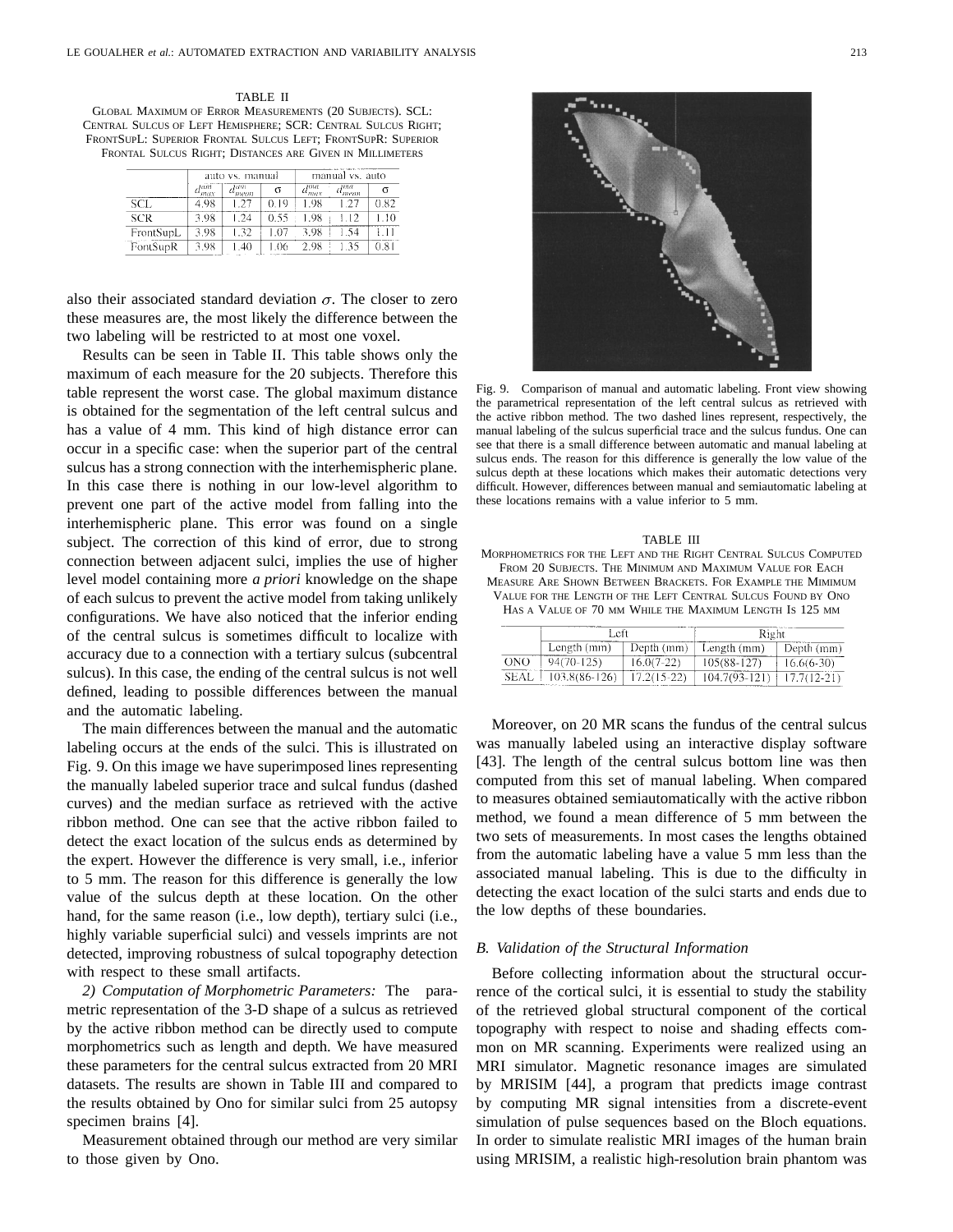

Fig. 10. Sensitivity to noise and RFI. (a) Structural decomposition of the cerebral topography retrieved from an MRI with 0% noise and 0% radio-frequency inhomogeneities. (b) Same computation for the MRI with 9% noise and 20% radio-frequency inhomogeneities; note also the difference in cortical surface due to these artifacts.

TABLE IV STRUCTURAL DECOMPOSITION OF THE CORTICAL TOPOGRAPHY OF THE SAME BRAIN FOR DIFFERENT LEVELS OF MRI DEGRADATIONS (NOISE AND RFI)

|                                           | gold | noise<br>1% | noise<br>3% | noise<br>9% | noise<br>9%<br>RFI<br>20% |
|-------------------------------------------|------|-------------|-------------|-------------|---------------------------|
| number of vertices<br>(left hemisphere)   | 238  | 252         | 246         | 255         | 264                       |
| number of vertices<br>(right hemisphere)  | 247  | 266         | 270         | 249         | 296                       |
| <b>Total Vertices</b>                     | 485  | 518         | 516         | 504         | 560                       |
| number of junctions<br>(left hemisphere)  | 210  | 215         | 210         | 223         | 228                       |
| number of junctions<br>(right hemisphere) | 203  | 205         | 216         | 208         | 217                       |
| <b>Total Junctions</b>                    | 413  | 420         | 426         | 431         | 445                       |

used to map tissue intensities into MR images [45]. The simulator accounts for the effects of various image acquisition parameters by incorporating partial volume averaging, noise and radio frequency inhomogeneity (RFI). The phantom serves as a gold standard to measure the performance of different image processing algorithms. It has been used previously in validation studies for correction of intensity inhomogeneity (Step 2, Section III-A) and tissue classification (Step 3, Section III-A). In our application, we want to study the sensitivity of our method with respect to noise and RFI in the detection of the superior traces of the sulci. We present, in the following table (Table IV) the structural decomposition of the same brain imaged with different noise and RFI levels.

Table IV shows that a variation of 15% on the number of vertices and 8% on the number of junctions can be found for the same subject, depending on noise and RFI effects. These variations are for a part due to *intrinsic* sensitivity of our sulcal superficial topography detection method but also due to the sensitivity all the preprocessing steps involved in the method (e.g., tissue classification and cerebral cortex surface extraction). In Fig. 10 we compare the retrieved cerebral topography computed with, respectively, a 0% noise and 0% RFI effect, and a 9% noise, 20% RFI effect. Visual comparison of these two segmentations shows that a stable structural decomposition of the brain cortical topography was retrieved for the main cortical landmarks with SEAL within the standard range of noise and shading artifacts.

TABLE V RMS DISTANCES BETWEEN SIMILAR PARAMETRIZED SURFACES EXTRACTED WITH DIFFERENT LEVELS OF MRI DEGRADATION (NOISE AND RFI). SCL: CENTRAL SULCUS OF LEFT HEMISPHERE; SCR: CENTRAL SULCUS RIGHT

|            | (noise $0\%$ RFI $0\%$ ) | (noise $9\%$ RFI 20%)    |
|------------|--------------------------|--------------------------|
|            | VS.                      | VS.                      |
|            | (noise $9\%$ RFI 20%)    | (noise $0\%$ RFI $0\%$ ) |
| <b>SCL</b> | በ 69                     | 0.46                     |
| <b>SCR</b> | በ 74                     | 0 51                     |

We can also evaluate the behavior of the active ribbon method with respect to noise and RFI artifacts from these simulated data. The median surface of central sulcus was extracted from the 0% noise, 0% RFI MRI and from the 9% noise, 20% RFI MRI. We computed the rms distance between the two obtained parametrized surfaces. Results are shown in Table V. A maximum rms of 0.7 mm was found between two similar parametrized surfaces, showing that our method (including all preprocessing steps) is very robust to common noise and RFI effects.

### *C. Generation of Sulcal Probability Maps*

As stated in the introduction, neuroanatomical spatial variability can be quantified in the form of 3-D stereotaxic maps where each voxel expresses the likelihood of finding a particular structure at that location. By averaging the labelling of structures in an ensemble of stereotaxic MRI volumes, a continuous 3-D probability field (0.0–1.0 at each voxel) for that structure, termed a statistical probability anatomy map (SP\_AM), can be constructed [46]. In order to study the accuracy of our shape modeling method for generating these structures, we compare SP\_AM's generated by manual labeling and by semiautomatic labeling, as performed with the active ribbon method (see Fig. 11). 3-D maps of the central sulcus and superior frontal sulcus for both hemispheres were compared. At each voxel, the manual and semiautomatic SP AM's were compared by substracting their respective values

$$
\Delta(x_i, y_i, z_i) = |SP\_AM_{\text{manual}}(x_i, y_i, z_i) - SP\_AM_{\text{semi_automatic}}(x_i, y_i, z_i)| \quad (7)
$$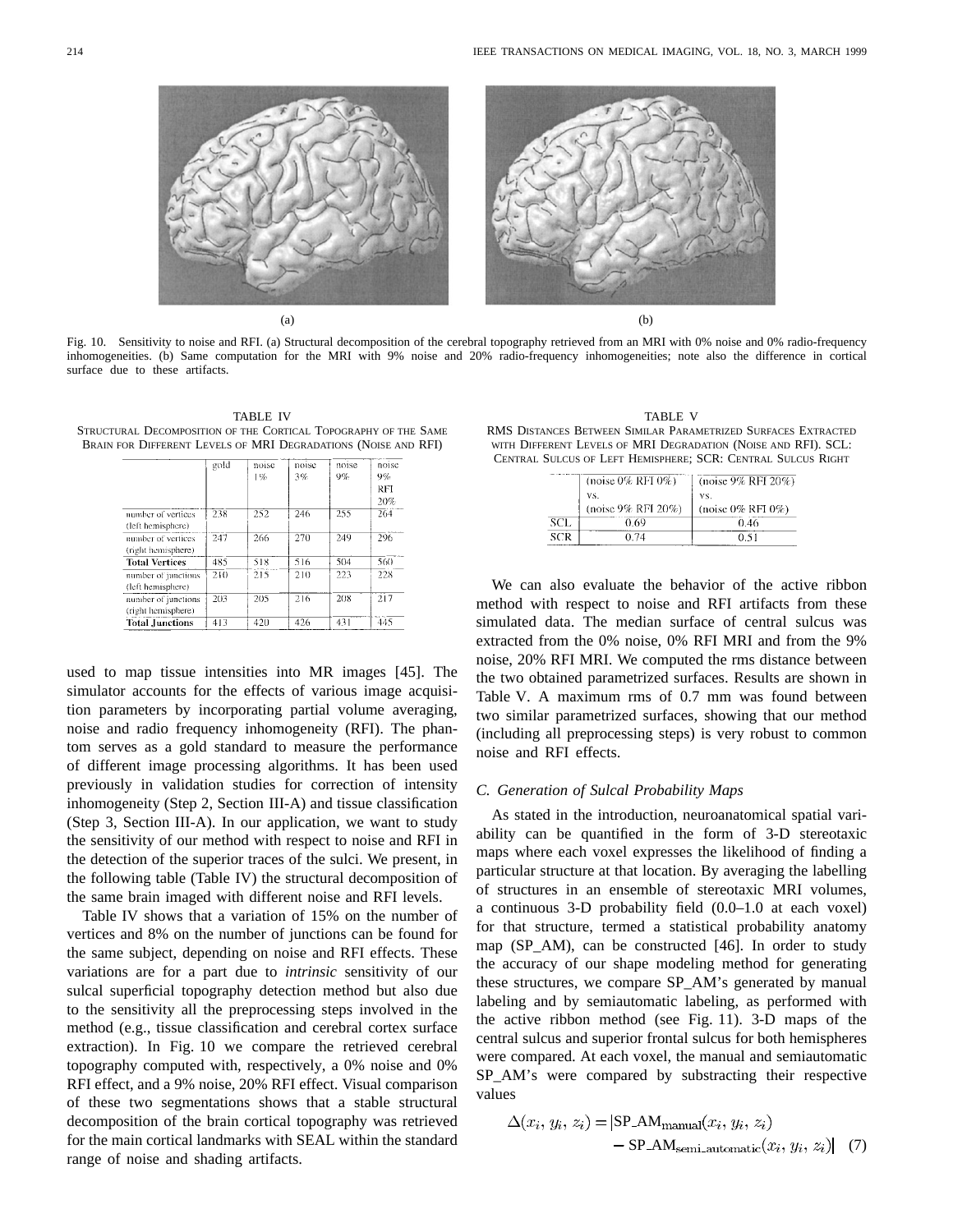

Fig. 11. Manual versus semiautomatic SP\_AM's. (a) 3-D iso-surface of the central and superior frontal sulcus SP\_AM's obtained by manual labeling of a set of 21 subjects. (b) Equivalent 3-D SP\_AM's computed from the associated 21 labeled graphs (displayed reduced model brain is used to figure the general orientation).



Fig. 12. Probability maps. Example of sulcus probability maps (SP\_AM's) computed in stereotaxic space from 36 subjects. SC: central sulcus, SF's: superior frontal sulcus, SFm: middle frontal sulcus, and SFi: anterior part of the inferior frontal sulcus.

where  $SP\_AM_{\text{manual}}(x_i, y_i, z_i)$  and  $SP\_AM_{\text{semi-automatic}}$  $(x_i, y_i, z_i)$  store the probability of finding a given sulcus at the 3-D location  $(x_i, y_i, z_i)$ . A histogram of differences found between these two SP\_AM's is displayed in Fig. 13. Only nonzero voxels form the manually created SP\_AM are compared to the automatically generated SP\_AM. Since we are working with probability values, the maximum error value at a 3-D location could be 1.0. The histogram demonstrates that 90% of the total number of voxels differ by 5% or less between the two SP\_AM's. This value corresponds to a difference between the manual and the semiautomatic labeling to a maximum of one case out of 20 at the same 3-D location. The difference between manual and semiautomatic SP\_AM's remains inferior to 0.15 (15% of difference or a maximum of three errors upon 20 in the labellings at the same 3-D location) for 97% of the total number of voxels. Therefore, we conclude that SP\_AM's computed from a set of labeled graphs yields results similar to those generated by manual labeling. It is important to note here that the observed differences are not necessarily due to an error in the semiautomatic labeling but could also be due to errors in the manual labeling of these complex 3-D patterns. In future work, it would be particularly



Fig. 13. Percentage of difference between manual and semiautomatic SPAM's. This figure shows the fraction (in percentage) of the total number of voxels that differ between the manual and the semiautomatic SP\_AM. Since only 3% of the SP\_AM voxels differ in value by more than 10%, we conclude that the semiautomatic SP\_AM is similar to the manual SP\_AM.

interesting to compare these results with measures of interrater variability. However, since the labeling of the sulcal median surface is time consuming (30 min per brain), an inter-rater variability study is beyond the scope of this paper.

# V. AUTOMATIC LABELING USING SULCAL PROBABILITY MAPS

In this section, we describe how SEAL-derived statistical maps of sulcal distribution can be used to assist the cerebral cortex labeling. A probabilistic atlas of sulcal spatial distributions can be useful to decrease the configuration space of the recognition problem by considering only a limited set of labels acceptable for each vertex of the graph. We consider, when labeling a specific vertex, only labels that correspond to structures that are located within the corresponding area of stereotaxic space.

The sulcal neuroanatomy of 36 right-handed adults (17 female and 19 male), with no previous history of neurological or psychiatric disorders, were labeled by an experienced neu-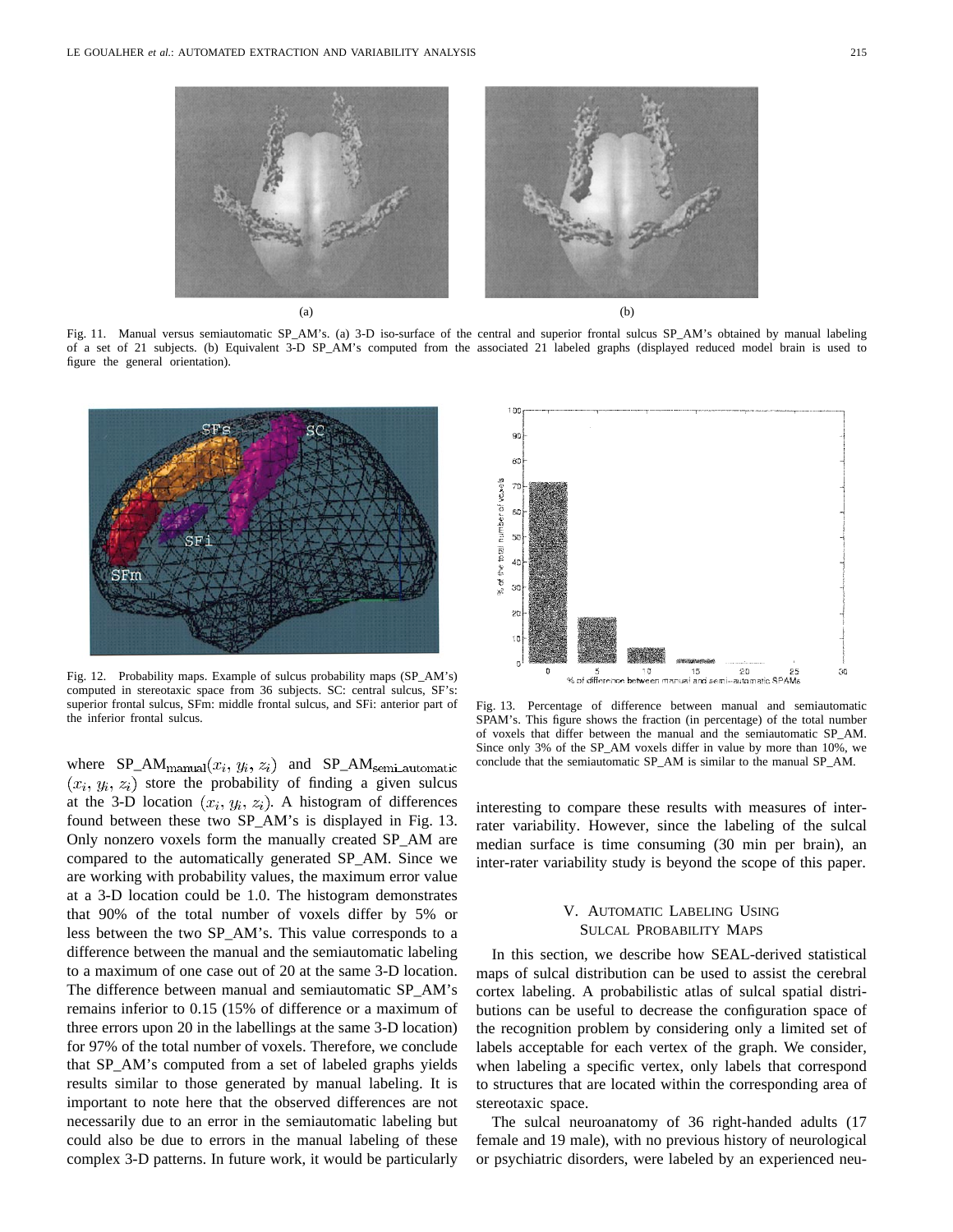

Fig. 14. (a) Manual labeling performed by an anatomist. (b) Automatic labeling using sulcus spatial priors. Using information about sulcus spatial priors an automatic labeling of the cortical sulci can be performed. Here a color is associated with each sulcus name. Associated information for the selected curve (see the cursor) are, for example, length = 75.7 mm; depth = 15.9 mm; sulcus name probability given SP\_AM: central sulcus:  $p = 0.300$ , postcentral sulcus:  $p = 0.033$ , precentral sulcus:  $p = 0.014$ , intraparietal sulcus:  $p = 0.003$ . Its "true" name being central sulcus. This illustrates one application of a 3-D numerical atlas of cortical sulci.

roanatomist [47]. Subjects' mean age was  $26.0$  yr (SD = 5.3). There was no sex difference in these subjects' age at the time of scanning. In order to account for interindividual differences in absolute brain size, each brain was separately transformed into stereotaxic space (refer to Step 2 in Section III-A).

A trained neuroanatomist, blinded as to hemispheric location of the sulcus by reflection of hemisphere, identified and manually labeled a restricted subset of 16 sulci: 1) the central sulcus, 2) the Sylvian fissure, 3) the superior, 4) the middle, 5) the inferior frontal sulci, 6) the ascending, and 7) the horizontal rami of the Sylvian fissure, as well as: 8) the incisura (located between these other two rami) and 9) the olfactory sulcus as well as: 10) the sulcus lateralis, 11) the sulcus medialis, 12) the sulcus intermedius, 13) the sulcus transversus (all found along the orbitofrontal surface of the brain), 14) the precentral, 15) the postcentral sulci, and finally 16) the intraparietal sulcus. These data were used to construct associated sulcal SP\_AM's, representing the likelihood of finding a particular structure at each 3-D stereotaxique coordinates (refer to Fig. 12) [47].

Given these SP\_AM's, we computed for each vertex the probability that its parametric representation belongs to each of the possible sulci. This information is stored within the graph structure. We can then define an initial labeling of the graph, by taking for each vertex of the graph, the sulcus' name for which the SP\_AM's probability is maximum

\n
$$
\text{sulcus_name} = \arg_{\theta \in \Theta} \max \text{prob}_{\text{SP}\_\text{AM}}(\theta)
$$
\n

where  $prob_{SP\_AM}(\theta)$  is computed as follows:

$$
prob_{SP\_AM}(S_k \in \theta) = \frac{1}{p_l * pd} \sum_{d=0}^{p_d - 1} \sum_{l=0}^{p_l - 1} p(S_k(u_l, v_d) \in \theta)
$$
\n(9)

for a parametrical surface  $S_k$  composed of  $p_l * pd$  passing points. Such an initial labeling is shown in Fig. 14(b). Due to the density of cerebral sulci and gross intersubject variability of brain shape [partially reduced through the use of the automatic linear registration (refer to Step 2 in Section III-A)], this simple use of SP AM's is not sufficient to perform

an exact automatic labeling of all the cortical sulci with total confidence [however, note the few differences between Fig.  $14(a)$  and  $(b)$ ]. In the future, we will study the use of a nonlinear registration technique (allowing to decrease remaining residual spatial miss-registration among brains that is due to normal anatomical variability [20]), associated with the use of structural *a priori* knowledge on the likelihood of sulcal pattern to improve sulcal labeling.

## VI. CONCLUSION

We have presented an algorithm dedicated to sulcal extraction and assisted labeling, SEAL. This algorithm allows extraction of an explicit representation of the cortical folds and their arrangement on the form of a labeled graph. Statistics about both spatial and structural decomposition of the cortical topography can be retrieved from a set of labeled graphs. SEAL assists the labeling of cortical sulci by using spatial distribution priors for these structures. The program also reliably extracts standard shape parameters. Moreover, the parametric representation of the cortical sulci as retrieved with the active ribbon method can be used to compute higher order shape parameters (cf. [11], for example). We are now labeling and extracting statistics for a large number of subjects  $(n = 150)$ . The derived statistics will be incorporated at the automatic labeling period to improve the automatic labeling.

#### **REFERENCES**

- [1] W. I. Welker and S. Seidenstein, "Somatic sensory representation in the cerebral cortex of the racoon (procyon lotor)," *J. Comp. Neurol.,* pp. 459–501, 1959.
- [2] J. D. G. Watson, R. Myers, R. S. J. Frackowiak, J. V. Hajnal, R. P. Woods, J. C. Mazziota, S. Shipp, and S. Zeki, "Area V5 of the human brain: Evidence form a combined study using positron emission tomography and magnetic resonance imaging," *Cerebral Cortex,* vol. 3, pp. 79–94, 1993.
- [3] S. Zeki, J. D. G. Watson, C. J. Lueck, K. J. Friston, C. Kennard, and R. S. J. Frackowiak, "A direct demonstration functional specialization in human visual cortex," *J. Neurosci.,* vol. 11, no. 3, pp. 641–649, 1991.
- [4] M. Ono, S. Kubick, and C. D. Albernathey, *Atlas of the Cerebral Sulci.* New York: Georg Thieme Verlag, 1990.